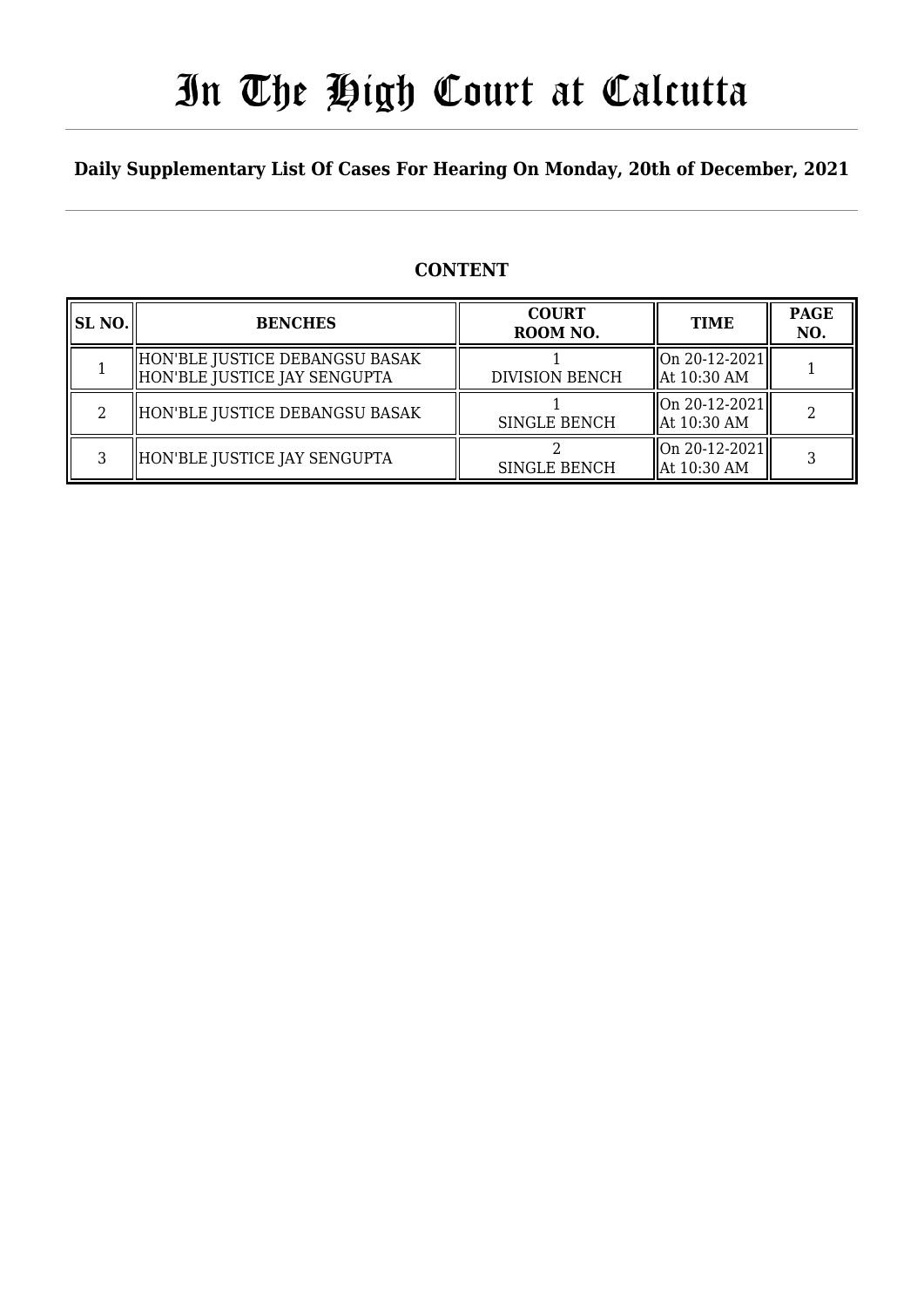

## Calcutta High Court **In The Circuit Bench at Port Blair Appellate Side**

**DAILY CAUSELIST For Monday The 20th December 2021**

**COURT NO. 1**

**DIVISION BENCH (DB)**

**AT 10:30 AM**

**HON'BLE JUSTICE DEBANGSU BASAK HON'BLE JUSTICE JAY SENGUPTA**

#### **FOR JUDGMENT**

| $\mathbf{1}$      | CRA/8/2019                  | <b>KARTICK SAHA</b><br><b>VS</b><br>THE STATE                                                                                           | <b>BABITA DAS</b>                                                                | A.S.ZINU                                                                    |  |
|-------------------|-----------------------------|-----------------------------------------------------------------------------------------------------------------------------------------|----------------------------------------------------------------------------------|-----------------------------------------------------------------------------|--|
| 2                 | MA/33/2020                  | ANDAMAN AND NICOBAR<br>STATE COOPERATIVE BANK<br>LIMITED<br><b>VS</b><br>THE ANDAMAN AND<br>NICOBAR ADMINISTRATION<br>AND ORS.          | B.BHATTACHARYA,<br>V.BOSE, A.GHATAK,<br>TASNEEM, MD.<br>A.ANSARI,<br>D.CHATTARAJ | P.M.MUKHERJEE,<br>P.K.DAS, SHATADRU<br>CHAKRABORTY,<br><b>ARUL PRASANTH</b> |  |
|                   | IA NO: CAN/1/2021           |                                                                                                                                         |                                                                                  |                                                                             |  |
|                   | wt3 WPA/6067/2020           | ANDAMAN AND NICOBAR<br>STATE COOPERATIVE BANK<br>LIMITED AND ANR.<br><b>VS</b><br>THE ANDAMAN AND<br>NICOBAR ADMINISTRATION<br>AND ORS. | B.BHATTACHARYA,<br>V.BOSE, A.GHATAK,<br>TASNEEM, MD.<br>A.ANSARI,<br>D.CHATTARAJ | P.M.MUKHERJEE,<br>P.K.DAS, SHATADRU<br>CHAKRABORTY,<br><b>ARUL PRASANTH</b> |  |
| IA NO: CAN/1/2021 |                             |                                                                                                                                         |                                                                                  |                                                                             |  |
|                   | <b>APPLICATION FOR BAIL</b> |                                                                                                                                         |                                                                                  |                                                                             |  |
| 4                 | CRM/17/2021                 | RISHAB MANDAL (MINOR)<br><b>VS</b><br>THE STATE                                                                                         | <b>AJITH PRASAD</b>                                                              |                                                                             |  |
|                   | <b>APPLICATION</b>          |                                                                                                                                         |                                                                                  |                                                                             |  |
| 5                 | FAT/3/2021                  | U.V.ANUMOD<br><b>VS</b><br>T.RAJITHA KUMARI                                                                                             | K.M.B.JAYAPAL                                                                    |                                                                             |  |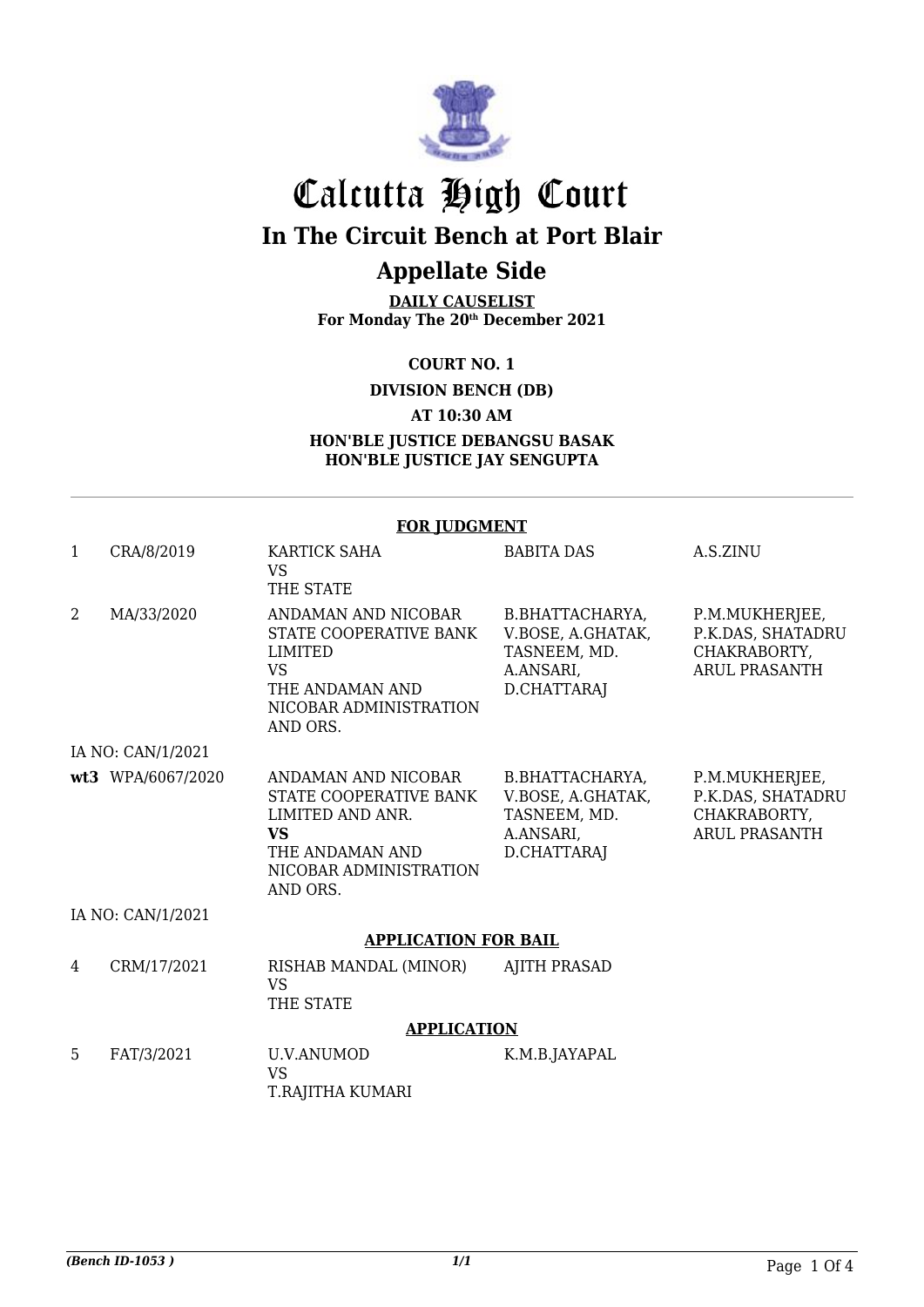

## Calcutta High Court **In The Circuit Bench at Port Blair**

## **Appellate Side**

**DAILY CAUSELIST For Monday The 20th December 2021**

**COURT NO. 1**

**SINGLE BENCH (SB)**

**AT 10:30 AM**

#### **HON'BLE JUSTICE DEBANGSU BASAK (SINGLE BENCH WILL SIT AFTER COMPLETION OF DIVISION BENCH)**

## **MOTION**

| 1 | WPA/255/2021 | KALPANA GOLDER<br>VS.<br>THE ANDAMAN AND<br>NICOBAR ADMINISTRATION<br><b>AND OTHERS</b>      | <b>GOPALA BINNU</b><br>KUMAR        | <b>SHATADRU</b><br>CHAKRABORTY,<br>RAMENDU<br>AGARWAL |
|---|--------------|----------------------------------------------------------------------------------------------|-------------------------------------|-------------------------------------------------------|
| 2 | WPA/256/2021 | SHANKER CH. DAS<br>VS<br>THE ANDAMAN AND<br>NICOBAR ADMINISTRATION<br>AND OTHERS             | <b>GOPALA BINNU</b><br>KUMAR        | <b>SHATADRU</b><br><b>CHAKRABORTY</b>                 |
| 3 | WPA/305/2021 | DAVINDER PAL SINGH<br>VS.<br>THE LIEUTENANT<br><b>GOVERNOR AND OTHERS</b>                    | ANJILI NAG, SHIPRA<br><b>MANDAL</b> | <b>SHATADRU</b><br>CHAKRABORTY,<br>A.S.ZINU           |
| 4 | WPA/306/2021 | M/S LALBABA ENTERPRISES<br>AND ANOTHER<br>VS<br>THE LIEUTENANT<br><b>GOVERNOR AND OTHERS</b> | MOHAMMED<br>TABRAIZ                 | <b>SHATADRU</b><br><b>CHAKRABORTY</b>                 |
| 5 | WPA/309/2021 | SHOBNATH SINGH<br><b>VS</b><br>THE TEHSILDAR                                                 | PARDESHIA MUNDA                     |                                                       |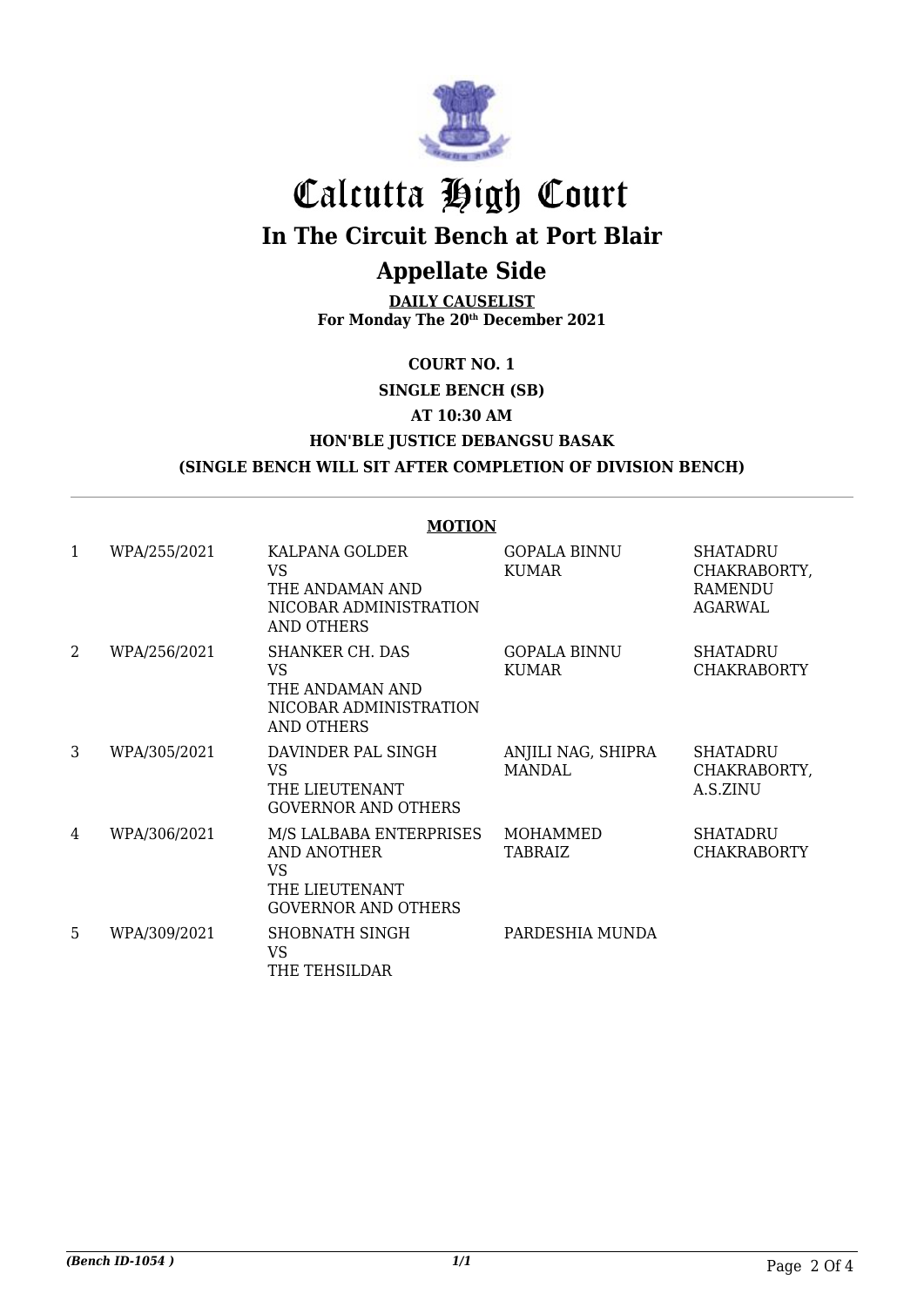

# Calcutta High Court

**In The Circuit Bench at Port Blair**

## **Appellate Side**

**DAILY CAUSELIST For Monday The 20th December 2021**

#### **COURT NO. 2**

**SINGLE BENCH (SB)**

**AT 10:30 AM**

**HON'BLE JUSTICE JAY SENGUPTA**

**(SINGLE BENCH WILL SIT AFTER COMPLETION OF DIVISION BENCH)**

|              |                    | <b>FOR JUDGMENT</b>                                                                                                            |                          |                                                                     |
|--------------|--------------------|--------------------------------------------------------------------------------------------------------------------------------|--------------------------|---------------------------------------------------------------------|
| $\mathbf{1}$ | CRA/3/2021         | KALYAN BHAGWAR<br><b>VS</b><br>THE STATE                                                                                       | K.SABIR                  | A.S.ZINU                                                            |
| 2            | CO/19/2021         | M/S KRISHNA TRADING<br><b>COMPANY</b><br><b>VS</b><br>N.GURUSWAMY AND ANR.                                                     | N.A.KHAN                 |                                                                     |
|              |                    | <b>TO BE MENTIONED</b>                                                                                                         |                          |                                                                     |
| 3            | CRR/15/2021        | SWAPAN KUMAR DUTTA<br><b>VS</b><br>THE STATE                                                                                   | K.M.B.JAYAPAL,<br>G.MINI |                                                                     |
|              |                    | <b>MOTION</b>                                                                                                                  |                          |                                                                     |
| 4            | CRR/14/2021        | THE STATE<br><b>VS</b><br>PAPI BAIDYA                                                                                          | <b>SUMIT KARMAKAR</b>    | S.C.MISHRA                                                          |
|              | IA NO: CRAN/1/2021 |                                                                                                                                |                          |                                                                     |
| 5            | WPA/275/2021       | M/S FAIRMACS SHIPPING<br>AND TRANSPORT SERVICE<br>PRIVATE LIMITED<br><b>VS</b><br>THE LIEUTENANT<br><b>GOVERNOR AND OTHERS</b> | <b>ANJILI NAG</b>        | <b>SHATADRU</b><br>CHAKRABORTY,<br><b>RAMENDU</b><br><b>AGARWAL</b> |
| 6            | WPA/278/2021       | ATUL BISWAS AND ANR.<br><b>VS</b><br>THE DEPUTY<br>COMMISSIONER AND ANR.                                                       | <b>ANJILI NAG</b>        | RAMENDU<br><b>AGARWAL</b>                                           |